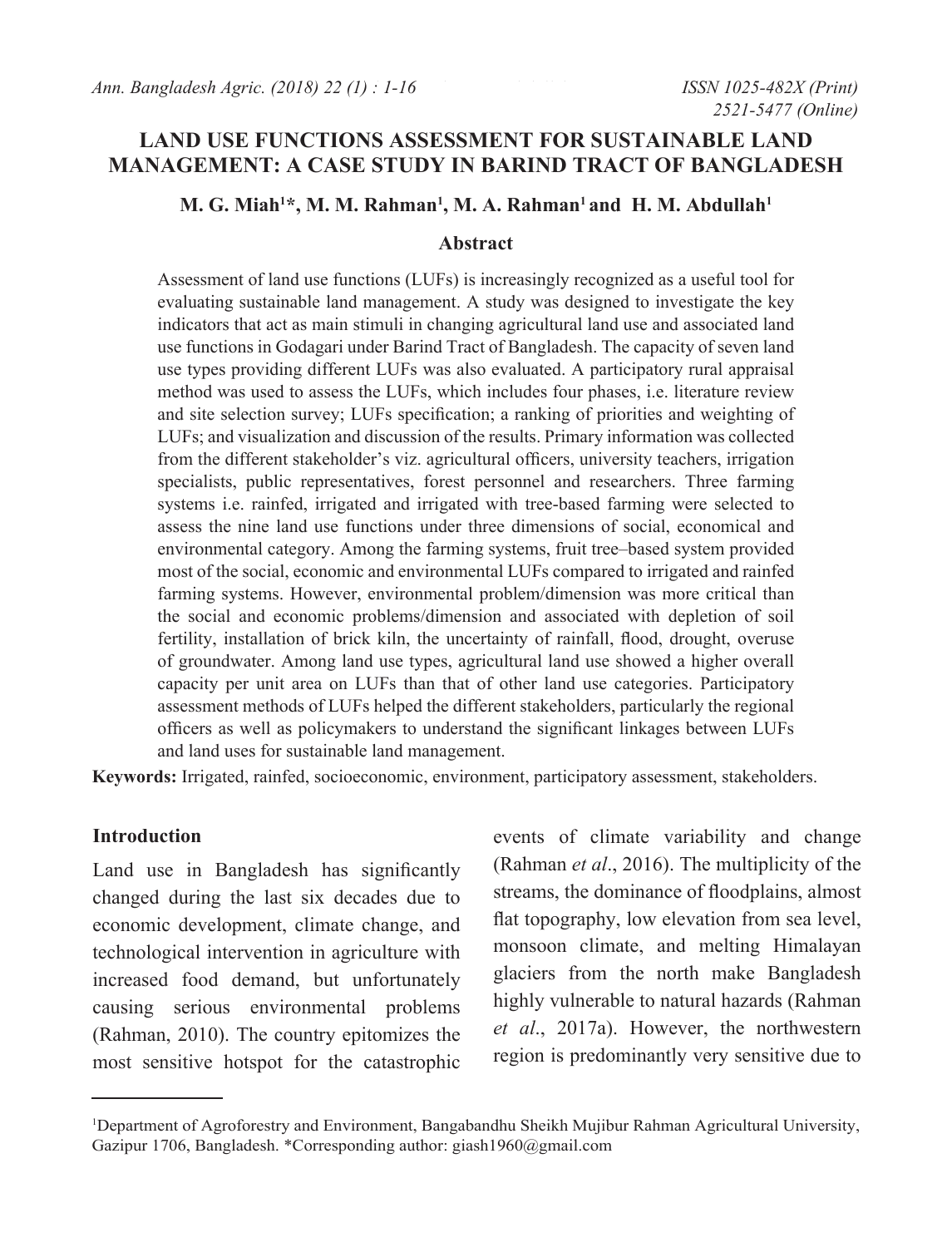specific geo-climate and phylogeny activities. Frequent drought in the region causes greater yield loss of many crops during the prekaharif transitional period (World Bank, 2013). The differential gradients of drought affect around 4.5 million ha of land and 53% of the population in Bangladesh (MoA, 2013; Alauddin and Sarkar, 2014). Most of the climatic perils occur due to oscillations of climate variability, predominantly for rising temperature particularly during the monsoon season and arbitrary rainfall pattern (GOB and UNDP, 2009). It has been anticipated that the average day temperature of Bangladesh will be increased to about 1.0°C by 2030, 1.4°C by 2050 and 2.4°C by 2100 (Sarker *et al*., 2012). Interestingly, the annual rainfall intensity remains almost unchanged and there is a trend of increasing the number of days without rain. This situation may exacerbate the drought intensity in future (Amin *et al*., 2015). Thus, such changes in climate variables have already forced the people of the northwestern region of Bangladesh towards changes in agricultural land use systems.

A healthy land use system has structural integrity including functional continuity and additivity, which reflects the system's nature, behavior, and the relationships between the system and its external environment (Zhou *et al*., 2017). It is composed of economic, social and ecological sub-systems that generally perform production, living, and ecology functions (Bach *et al*., 2015; Verstegen *et al*., 2016). It is worth to mention that economic production is not the only function of land use that a piece of land can provide; the same piece of land also provides social, environmental, and ecological functions (Peng *et al*., 2017). Gradually, land use management has moved

away from focusing on one single production function in consideration of multi-functional land use (Song *et al*., 2015; Zhang, 2015). Recently, more studies are paying close attention to "multi-functionality of land use or mixed land use" (Barnaud *et al*., 2013; Brown and Castellazzi, 2014; Peng *et al*., 2015; Song *et al*., 2015) that refers to functions providing products and services through different land use types (Zhang, 2015). This opened up a new research direction on sustainable land use.

Currently, Bangladesh accommodates more than 150 million people in an area of 148,394 km2 and the projected population would be 250 million by 2050 that lead to decline per capita land from 0.07 ha to less than 0.04 ha (Khan, 2011). Moreover, agricultural land is converted to industry, brickfield and other unplanned non-agricultural uses at 0.73% annually during the last decade and the rate of conversion is continued at an alarming rate (Hasan *et al.,* 2013). Agricultural sector greatly supports the economy of Bangladesh providing employment opportunity of nearly half of the total population and contributes 18% of the gross domestic product (GDP) (Abdullah and Rahman, 2015). Unfortunately, the highly unfavorable man land ration and extremely high population density, gradually increasing land degradation, unplanned or misuse of land both in rural and urban areas could not be able to support the agro-based economy of Bangladesh in near future. With the increasing demand for agricultural produces the relevant land use changes are imperative. The agricultural production system and land use dynamics are very complex phenomena to understand. Land use change along with increasing cropping intensity and productivity may lead to deterioration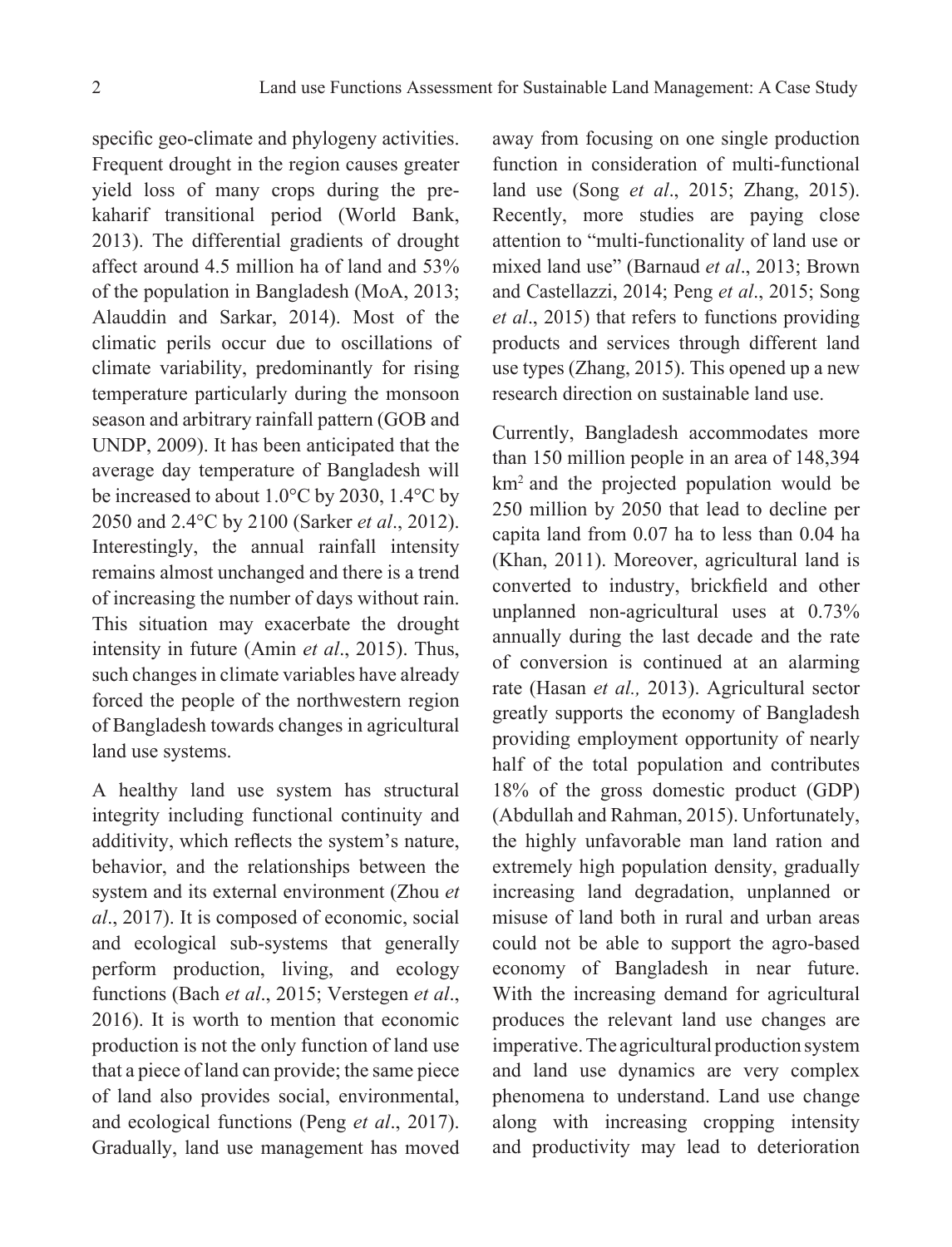of production environment and natural resources. To address the challenges of land use change, the researchers, policymakers and stockholders need adequate information on the driving forces of land use change and its consequences to formulate a sustainable land management strategy. A sustainable land management requires knowledge of goods and services provided by different land uses in terms of social, economic and ecological dimensions (Helming *et al*., 2011). The Land Use Functions (LUFs) framework designed by Perez-Soba *et al.* (2008) may help to include all three dimensions of sustainability into land use decisions. Therefore, the present study was aimed to identify the key indicators that act as a driving force towards changing in land use functions in terms of environmental, economic and social aspects of agricultural land use. Furthermore, capacity of different land use types to meet different land use functions was also evaluated as well as identify the existing scientific gaps for potential future research on sustainable land use.

#### **Materials and Methods**

## **Description of the study area**

The study site was located in Godagari upazila under the Rajshahi district, which is situated at the northwestern region of Bangladesh (Fig. 1). The total area of Godagari Upazila is about 47552 ha of which 4218 ha (8.87%) are under rural settlement and vegetation. About 40-50% of homestead areas of Godagari are covered with vegetation (Fig. 1). A vast area (3%) is occupied by char land where insolvent farmers are settled and survive through subsistence production systems (Fig. 1). The area, a good representation of Barind Tract, is developed over Madhupur

clay, comparatively higher elevation than the adjoining floodplain areas with reddish and yellowish clay soils, mostly dry and low moisture holding capacity. The temperature of the study area fluctuated between 8°C to 44°C and rainfall between 1500 mm to 2000 mm; although the monsoon season (June to October) covers 80% of the total rainfall of the area, whereas other seasons cover only the rest of 20% rainfall, which makes it different from the climatic condition of the rest of the country (Hasan and Mahmudul Islam, 2018). The region is designated as drought-prone zone and adversely affects the cultivation of crops. Rice is the major crop in the area, although other crops like wheat, maize, mustard, onion, garlic, vegetables etc. also are grown well. About 54% of the area is under double cropped and that of 34% triple cropped having cropping intensity of 225% (Fig. 1). Despite the multiplicity of cropping system such as "triple-crop" model food production increases remarkably. A large area is occupied by mango gardens where many kinds of delicious, juicy and fleshy mangos are grown. Mango farming is the most dynamic agro-based, labor-intensive and profit-oriented enterprises. Field crops and mango collectively yields a bumper output as well as turned the area into a productive zone of the country.

#### **Assessment of land use functions (LUFs)**

Participatory rural appraisal (PRA) method was used to assess LUFs. Two stakeholder workshops were conducted with the aim to judge the LUFs in three prominent farming systems of the study area (Table 1). The research has been conducted in four phases: literature review and preliminary site-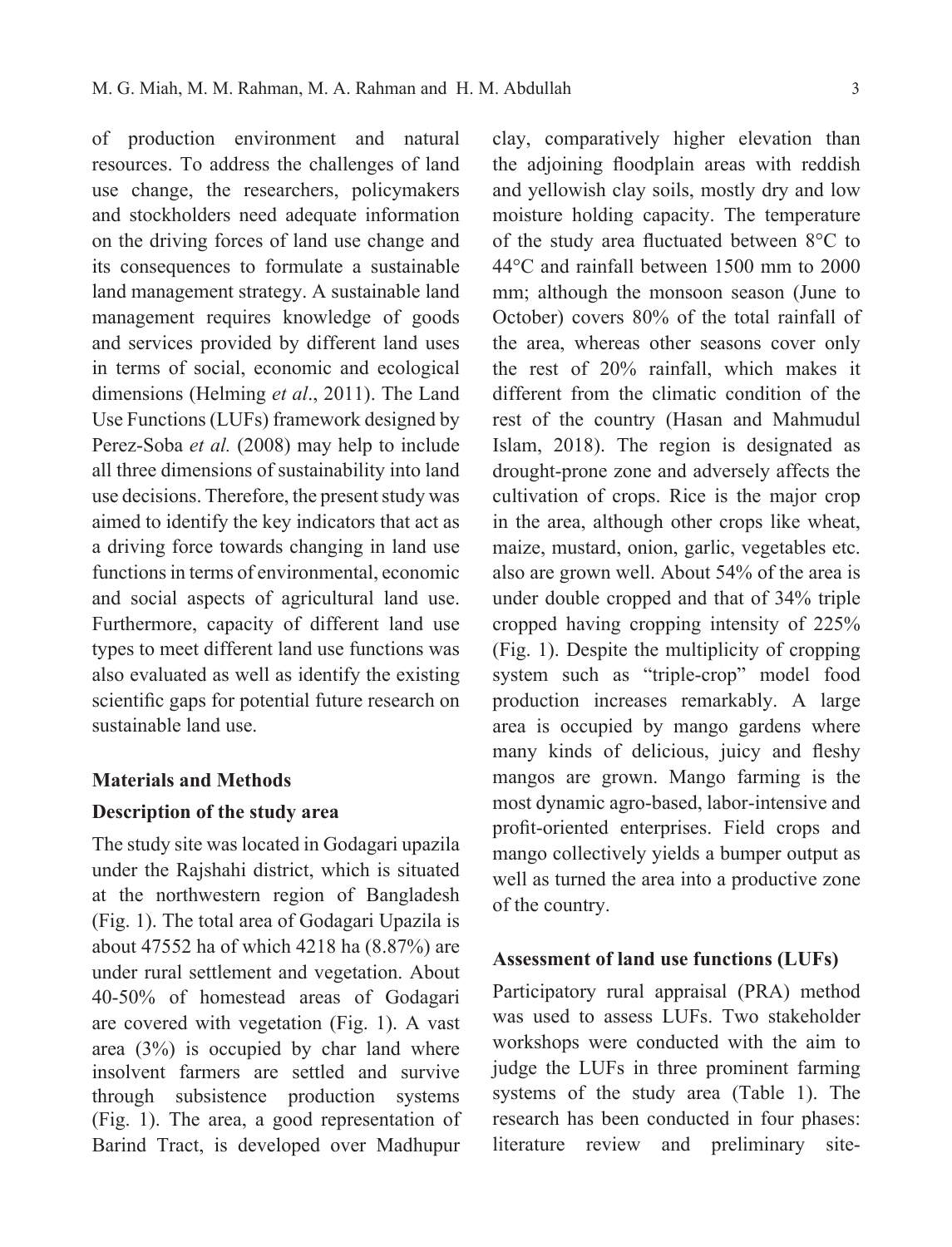

**Fig. 1. Location of Godagari upazila and associated land use-land cover change map.** *Source: National land zoning report: Godagari upazila, 2016*

| Study site                                               | Scenario                                                 | Description                                                                                                                                                                                                                 |  |  |
|----------------------------------------------------------|----------------------------------------------------------|-----------------------------------------------------------------------------------------------------------------------------------------------------------------------------------------------------------------------------|--|--|
| Godagari upazila,<br>Rajshahi District<br>(Barind tract) | BAU (Business as usual)                                  | Rainfed agriculture (single crop)                                                                                                                                                                                           |  |  |
|                                                          | Irrigated farming                                        | Crop intensity increased to 125% via enhanced<br>irrigation facilities e.g. rice-rice/others                                                                                                                                |  |  |
|                                                          | Irrigated and/or rainfed<br>including tree based farming | Crop intensity $+$ agroforestry: crop intensity e.g.<br>rice-legume crops/trees via enhanced rainfed<br>or irrigation facilities for diversified production<br>and improved soil health and maintained<br>groundwater table |  |  |

**Table 1. Scenario development of three prominent farming systems**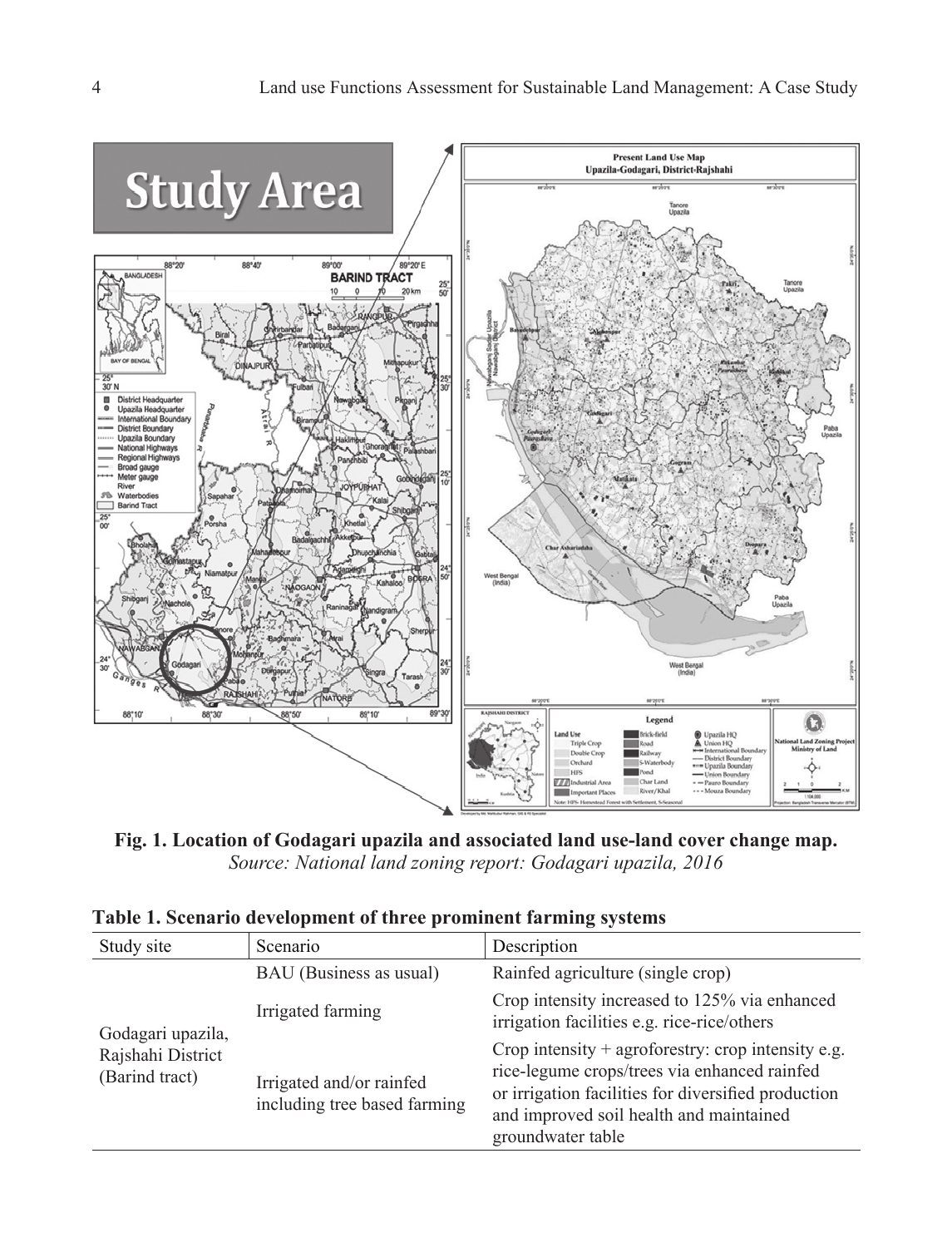selection survey; specification of the LUF context; ranking of priorities and weighting of LUFs; and visualization and discussion of the results according to the methodology of Xue and Zhen (2018). Necessary precaution has been taken during participatory rural appraisal workshop to get the ground-truth information

#### **Specification of the LUF context**

Based on literature review and preliminary surveys, the assessment indicators were identified for the LUFs (Table 2). Two stakeholder workshops were conducted with the help of the extension personnel of the Department of Agricultural Extension (DAE) and Barind Multipurpose Development Authority (BMDA) in Godagari upazila of Rajshahi district. Involvement of many people in the workshops made the discussion too complex, therefore, 14 participants from different stakeholders including five agricultural officers, two university teachers, one irrigation specialist, two public representatives, two forest personnel and two personnel from research organizations (BRRI and ICRAF) were present in the workshops. The aim of this phase was to obtain information on the main issues affecting LUFs in Godagari upazila. Workshop procedure was followed according to the methods of Chao and Lin (2017).

# **Ranking of priorities and weighting of LUFs**

A preference-based weighting process was performed to know the perceived importance of LUFs, in which the participants assigned a priority to each LUFs, using a scoring scheme from 0 (least important) to 5 (most important).

The same priority had the opportunity to assign more than one functions. After the scoring, mean rankings were calculated and it was presented to the participants. After a moderate discussion, the participants improved their understanding of the importance of each LUFs. Thereafter, second scoring was done and modified their rankings. To explore the capacity of each land use type on LUFs, participants were asked to score each land use type (agricultural land, mango/litchi garden, water bodies, homestead vegetation, char land/sand, fallow/chance crop, build up) from 0 (least capacity) to 100 (most capacity). Then the results were presented to the participants. After a moderate discussion, the participants were given another chance to adjust their choices for the final weighting. In the third part of the workshop, the stakeholders assessed the impact of each of the three scenarios on the identified LUFs. A scoring scale from  $-3$  to  $+3$ was used to assess negative or positive impacts, respectively, with the following scores: 0  $=$  no impact;  $-1$  and  $+1$  moderate impact;  $-2$ and  $+2$  high impact; and  $-3$  and  $+3$  extremely high impact. To make it informative, one of the research teams highlighted the contrasting positive and negative scenario impact scores given by individual participants. This step was important to make the participants reveal their arguments for the different scorings. All arguments were recorded by the research team through open discussion and then a second scoring round was completed.

### **Evaluation and/or visualization**

At this stage, the final results of the LUFs assessment were evaluated according to the following formula of Chao and Lin (2017).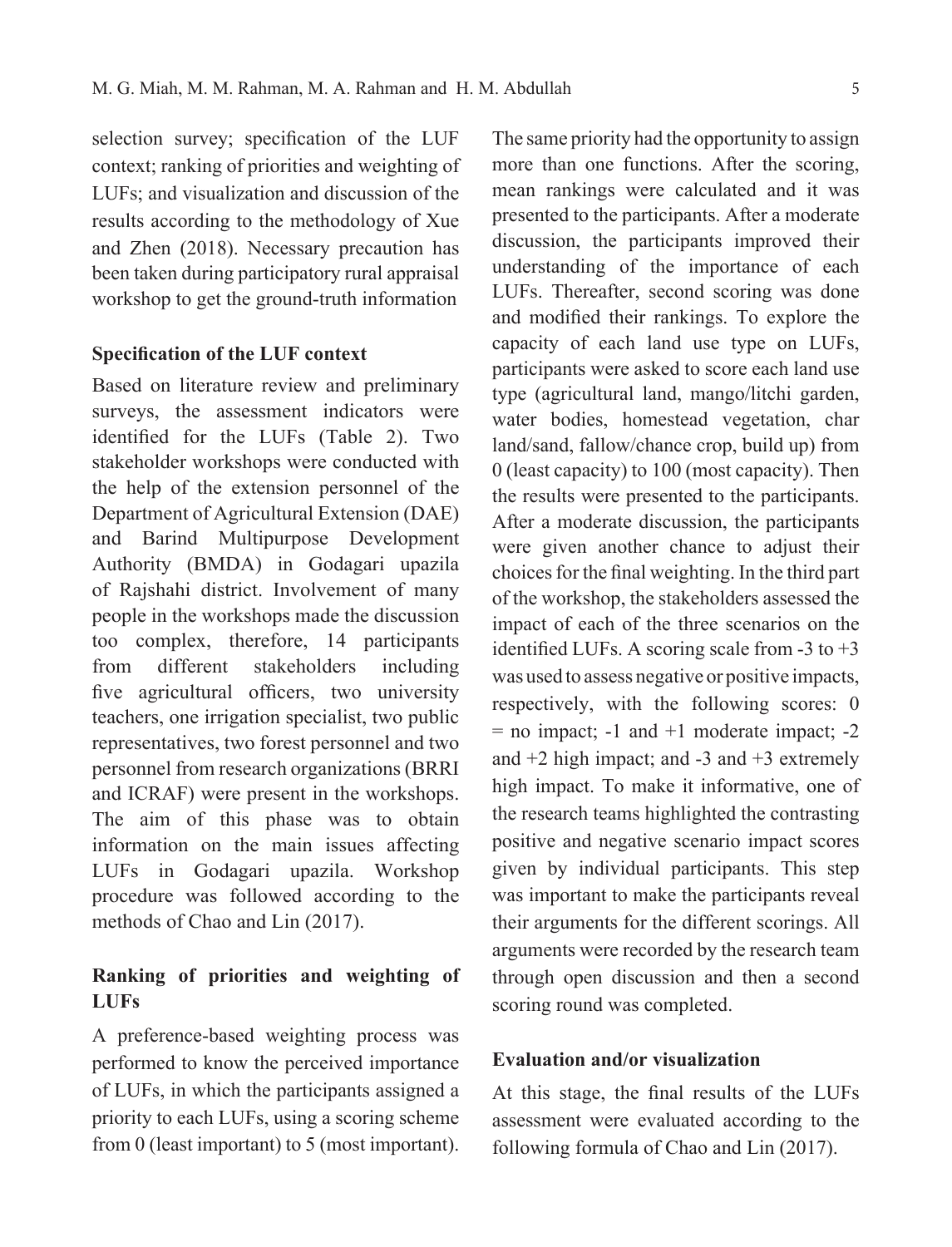| Dimensions    | Land use<br>functions                                            | Explain                                                                                                                                                                                   | Assessment indicator                                                                                               |  |  |
|---------------|------------------------------------------------------------------|-------------------------------------------------------------------------------------------------------------------------------------------------------------------------------------------|--------------------------------------------------------------------------------------------------------------------|--|--|
| Social        | SOC1. Provision<br>of work                                       | <b>Employment opportunities</b><br>for economic activities<br>based on natural resources.                                                                                                 | Agricultural employment<br>rate $(\% )$                                                                            |  |  |
|               | SOC2. Quality<br>of life                                         | A 'good' living standard of<br>rural people mainly interlink<br>with income facilities                                                                                                    | Market access for buying<br>food                                                                                   |  |  |
|               | SOC3. Food<br>security                                           | Access to and availability<br>of sufficient quantity and<br>quality of food.                                                                                                              | Per capita food<br>availability from own<br>farm                                                                   |  |  |
| Economical    | ECO1. Land<br>based production                                   | Provision of land for<br>economic production from<br>land including agricultural<br>and forest products.                                                                                  | Income from production                                                                                             |  |  |
|               | ECO <sub>2</sub> . Artificial<br>or non-land based<br>production | Mainly refer to those land<br>where production related<br>secondary activities takes<br>place                                                                                             | Product processing<br>facilities                                                                                   |  |  |
|               | ECO <sub>3</sub> .<br>Infrastructure or<br>transport             | Mainly focus on rural<br>transportation as means to<br>connect rural regions with<br>outer regions.                                                                                       | Road density and quality                                                                                           |  |  |
| Environmental | ENV1. Provision                                                  | The role of land in                                                                                                                                                                       | Soil fertility status                                                                                              |  |  |
|               | of abiotic<br>resources                                          | regulating the supply and<br>quality of soil and water                                                                                                                                    | Groundwater availability<br>Soil moisture                                                                          |  |  |
|               | ENV2. Provision<br>of biotic<br>resources                        | Provision of habitat and<br>biodiversity and factors<br>affecting the capacity of<br>the land to support regional<br>biodiversity.                                                        | Fertilizer and<br>agrochemicals uses<br>Wetland ecosystem                                                          |  |  |
|               | ENV3.<br>Maintenance<br>of ecosystem<br>processes                | The role of land in the<br>regulation of ecosystem<br>processes related to<br>the production of food,<br>biodiversity conservation,<br>soil health and ecological<br>supporting functions | <b>Brickfield</b> installation<br>Expansion of settlement,<br>infrastructure and<br>industries<br>Nutrient cycling |  |  |

**Table 2. LUFs and corresponding assessment indicators**

SOC\*=social, ECO\*= economic, ENV\*= environmental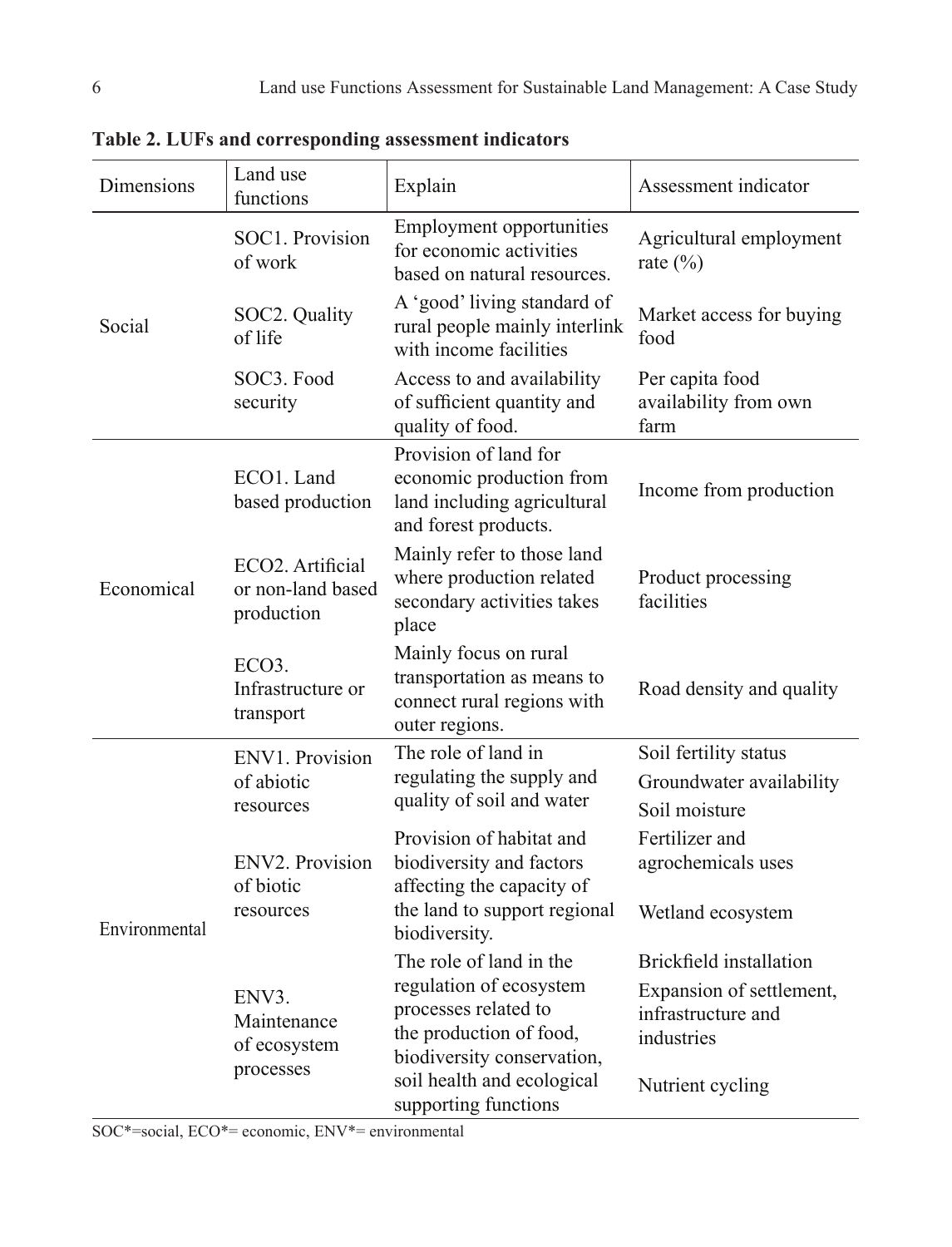$$
wi_d=\sum_{f=1}^n w_{f,d} * i_{f,d}
$$

Where,

 $wi = weighted impact$ ,

 $w =$  weights assigned to each land use function,

 $i =$  average impacts on each land use function,

d = sustainability dimension (economic, social, ecological),

 $f =$ land use function (n = 9).

### **Results and Discussion**

#### **Priorities of LUFs by the participants**

It is recognized that the social and economic land use functions (LUFs) are considered as most important in the past land use system compared to present time, while environmental land use functions perceived higher preference at present (Fig. 2).

### **Social function priorities**

In view of social function priorities, SOC1 was considered as moderately important (3.38) because of having opportunities of the peoples to work in rice mills, handy crafts, cottage industries, bamboo and cane industries, and poultry farms. On the other hand, higher income from the diversified sources acts as a key driving force for the scoring of SOC2 (3.05). At present, despite considerable progress in food grain production in the area, immense pressure of growing population has been made SOC3 higher importance (3.47).

### **Economic function priorities**

Based on the preliminary survey and workshops, land-based production (ECO1) was considered as the most important economic LUFs, which is also in agreement with the result of Gutzler *et al.* (2015). This was followed by infrastructure and transport

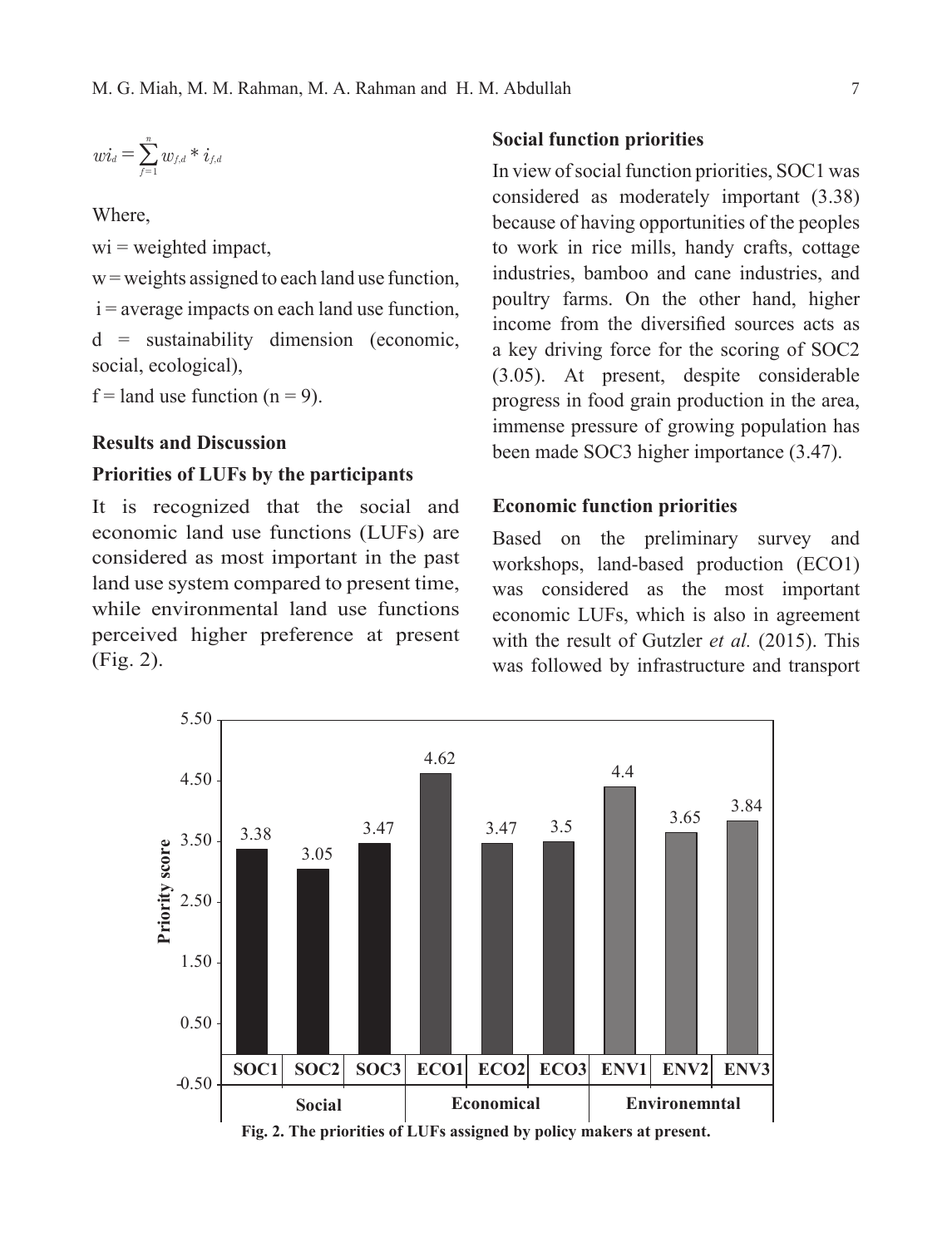(ECO3) and artificial or non-land based production (ECO2). Most of the people in the study area were dependent on modern agriculture. As a result, they got higher output and believed that the cereals crops obtained from their field had higher importance (4.62) for their daily consumption and income generation. Agricultural production is satisfactory in the study area and can be exported to other parts of the country even abroad. The production is closely linked to good communication systems and the score of 3.50 on ECO3 seems rational. The diversified production from the agricultural field needs to well process- and the establishment of various agro-processing centers, food industries, fruit industries, etc. are imperative, thus, the moderate priority (3.47) given by the participants on ECO3 LUF is justifiable.

#### **Environmental function priorities**

Based on the opinions of participants, provision of abiotic resources (ENV1), provision of biotic resources (ENV2), and maintenance of ecosystem processes (ENV3) received higher priorities at present. In respect of ENV1, water was considered as a basic input for producing cereals and many other crops, particularly during the Rabi (dry) season. The sharp increase of irrigated area supports the notion of this agreement. Over-extraction of groundwater due to the expansion of irrigated area led to rapid depletion of groundwater level at present (Dey *et al.,* 2017). Therefore, the higher priority (4.40) given by the participants for the present land use system regarding ENV1 seems reasonable. Regarding ENV2, though the vegetation of the study area has increased in the present time, old aged trees are being cleared off because of the unplanned

expansion of human settlements, brickfields, roads and infrastructures, and changes of land use pattern etc. Cutting of trees for timbers and firewood are the major factors for declining the forest resources (Rahman *et al.,* 2017b). Moreover, overuses of agrochemicals terminated the aquatic habitats. All of these factors had influenced participants to give a high importance  $(3.65)$  in respect of ENV2. Correspondingly, participants gave the second most important priorities (3.84) to ENV3. Application of fertilizer and agrochemicals have increased agricultural production and it has been reported that 25% of the total applied agrochemicals are being runoff and mixed into soil and water bodies of the study area, and are responsible for declining the aquatic biodiversity including land fertility (Saha and Zaman, 2013). On the other hand, hot summer with erratic rainfall and the aridity of the study area had forced the farmers to depend on irrigated agriculture that leads to over-extraction of groundwater. Though groundwater irrigation is having immense importance on agricultural production, it would lead to meteorological and hydrological droughts in the surrounding environment in the near future (Abdullah and Rahman, 2015). Based on all issues, the priority given by the participants on ENV3 seemed plausible at present.

# **Comparative analysis of land use categories on the capacity of LUFs**

The LUF weighted results showed that agricultural land had the highest overall capacity (525.9) per unit area on LUFs (Table 3). Participants strongly believed that agricultural land significantly contributes towards food security, employment opportunities, and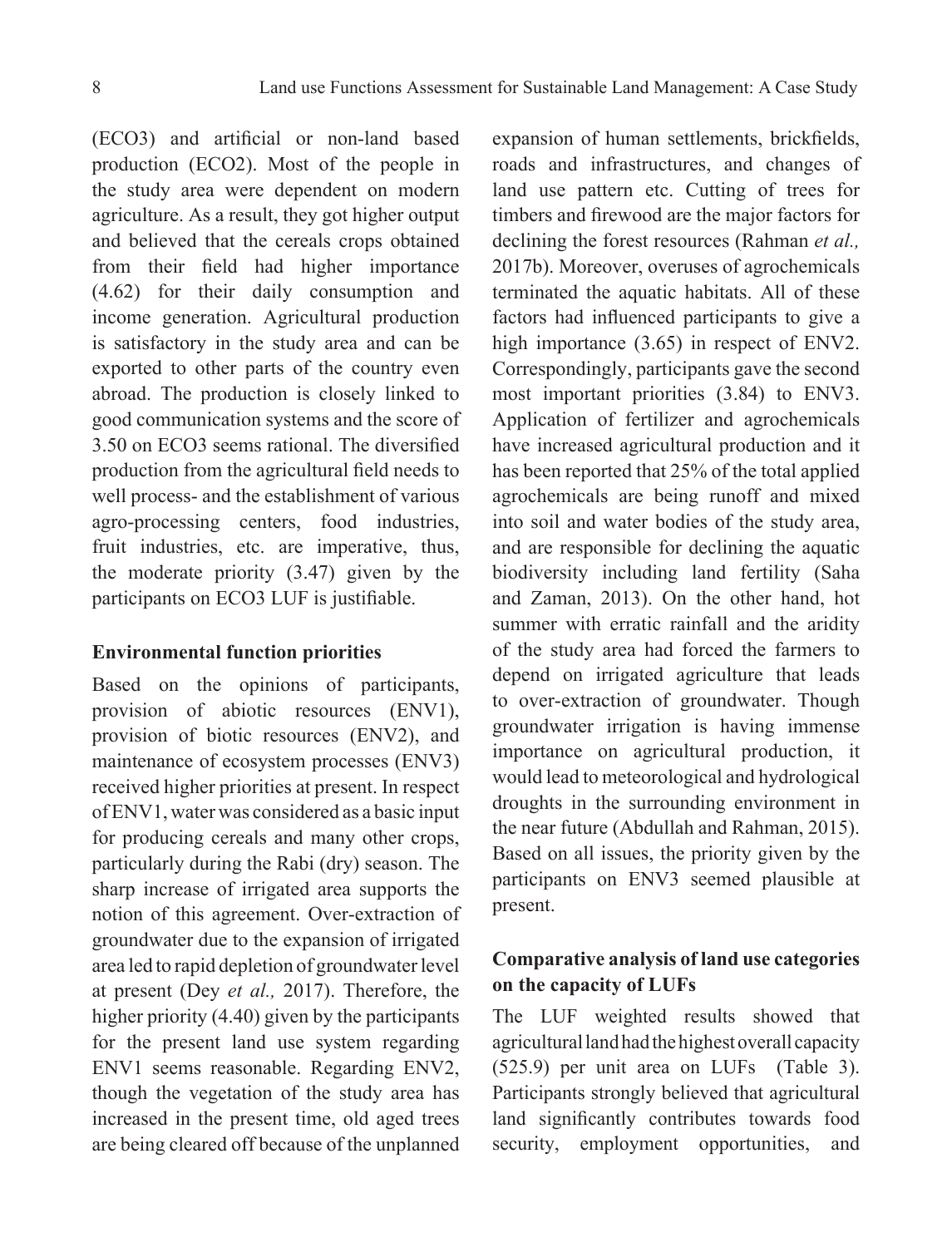|                         | Land use<br>functions                         | Weightage to land use types |                               |                 |                         |              |                           |                    |
|-------------------------|-----------------------------------------------|-----------------------------|-------------------------------|-----------------|-------------------------|--------------|---------------------------|--------------------|
| Dimensions              |                                               | Agricultural<br>land        | Fruit tree<br>based<br>system | Water<br>bodies | Homestead<br>vegetation | Char<br>land | Fallow/<br>Chance<br>crop | <b>Build</b><br>up |
| Social                  | Provision of<br>work                          | 98.5                        | 44.5                          | 5.5             | 16.5                    | 25.6         | 11.5                      | 63.6               |
|                         | Quality of life<br>and human<br>health        | 86.5                        | 31.8                          | 3.5             | 57.6                    | 7.8          | $\mathbf{1}$              | 32.4               |
|                         | Food security                                 | 98.5                        | 19.2                          | 15.6            | 42.5                    | 18.4         | 2.4                       | 39.8               |
| Economic/<br>Production | Land based<br>production                      | 97.5                        | 30.3                          | 12.5            | 39.5                    | 47.8         | 7.8                       | 2.5                |
|                         | Artificial or<br>non-land based<br>production | 17.5                        | 51.4                          | 5.5             | 12.4                    | 40.5         | 1.5                       | 65.5               |
|                         | Infrastructure<br>or transport                | 22.5                        | 8.5                           | 4.5             | 3.5                     | 35.2         | 2                         | 84.2               |
| Environmental           | Provision<br>of abiotic<br>resources          | 43.5                        | 55.8                          | 67.8            | 74.6                    | 75.8         | 19.5                      | 6.5                |
|                         | Provision of<br>biotic resources              | 36.4                        | 68.2                          | 78.2            | 80                      | 46.2         | 14.8                      | 4.5                |
|                         | Maintenance<br>of ecosystem<br>processes      | 25                          | 93.6                          | 85.4            | 88.6                    | 52.5         | 3.5                       | 1.5                |
|                         | <b>Total</b>                                  | 525.9                       | 403.3                         | 278.5           | 415.2                   | 349.8        | 64                        | 300.5              |

**Table 3. Weights assigned to the LUFs for different land use types**

quality of life. The second weigh was given on homestead vegetation (415.2). A major portion of locally grown indigenous fruits, fuelwood, bamboo, sawn timbers come from homestead vegetation, which used to satisfy the need of the people. Homestead vegetation is not only a production unit but also a good niche for the conservation of local biodiversity both at species and genetic level as observed Miah and Hussain, (2010). Therefore, the weight given by the participants seems conceivable. Fruitbased farming has given third importance by the participants (403.3). It is very important to upkeep the environmental functions such as ecosystem services, conserve biotic and abiotic

resources besides having the contribution to non-land based production. Miah *et al.* (2017) reported that farmers used to receive year-round benefit from fruit-based farming and get employment opportunity from fruit processing industry. Therefore, the weightage assigned by the participants is realistic. The fourth weight was given to *Char land* (349.8) having immense potential of cultivating both Rabi and early Kharif crops including highvalue crops. Moreover, the forest department had brought 100 ha char land plantations during 2010–2011 through community's participation. Thus, the LUF value given by the participants on *Char land* is also realistic.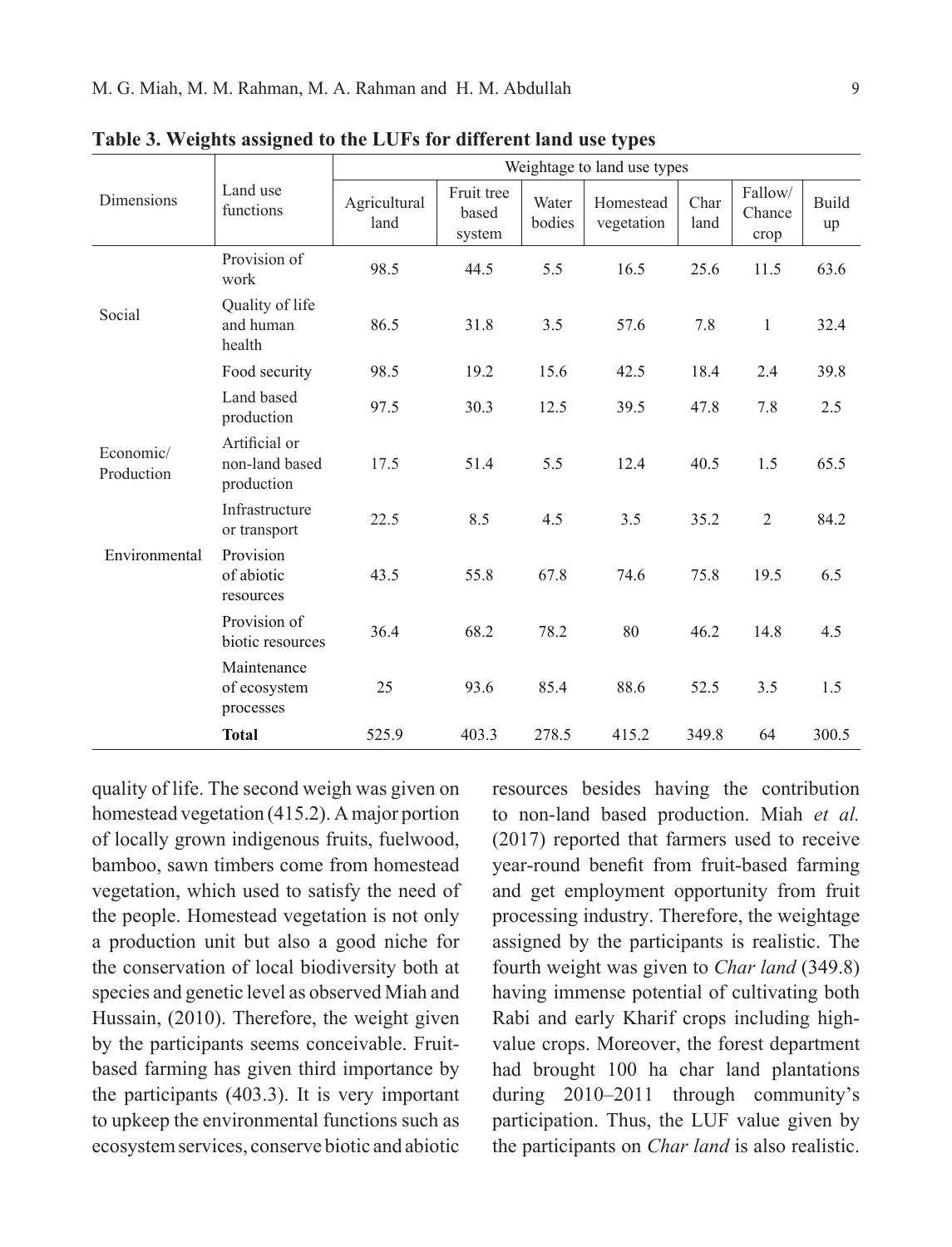Despite having an immense negative impact on environmental functions build up activities for instances, brickfields, agro-processing center, *chatal*, rice mill, cottage industry, government and non-government organizations had a significant contribution towards employment opportunities that ensured the quality of life and food security, therefore its weightage (300.5) is justifiable.

The waterbodies are highly associated with the environmental dimensions compared to social and economic for which the weight assigned by the participants on waterbodies (248.5) seems credible. Sultana *et al.* (2017) observed that overexploitation, crop intensification, siltation of rivers and canals have direct impacts on wetland habitat, loss of breeding grounds and other aquatic fauna and flora in the region. Around 1.74% of the total land area was kept fallow in the study area, which was very often used for some productive purposes. Thus, the lowest importance (64.0) is given for fallow or chance cropping land use type.

# **Assessing the social land use functions indicators**

Scoring of social land use functions indicators as affected by three farming systems is illustrated in Fig. 3. Participants opined that fruit tree-based farming system received a higher benefit (1.48) compared to irrigated (1.24) and rainfed farming systems (1.10) if the percentage of the agricultural employer was higher. Predominantly, rich and educated farmers practiced year-round fruit farming system, which required an ample amount of labor for both fruit harvesting and processing

including crop management compared to the other two systems. Therefore, if the agricultural employment percentage getting higher, labor became available, while urban employment creates the dearth of agricultural labor, therefore, the value assigned by the participants seems rational. Participants opined that fruit tree-based farming system had an ample opportunity (2.00) to provide diversified food items for instances cereals, vegetables, fruits, etc. therefore, had greater prospect to enhance per capita food availability compared to irrigated (1.76) and rainfed farming systems (1.52). Thus, the impact assigned by the participants looked credible. Fruit tree-based farming system had a great opportunity to enhance income and the farmers have relatively high opportunity (0.28) to access the market for their daily needs. While farmers practicing crop farming either rainfed or irrigated are having low income due to use of traditional varieties including the risk of crop failure that may limit to access the market by the farmers. Nevertheless, the rainfed farming system was severely hampered  $(-1.64)$ through the uses of the traditional farming system such as the ploughing, broadcasting, local varieties etc. followed by fruit tree based (-1.40) and irrigated farming systems (-0.72). This is because, in the irrigated farming system, water acts as a key driving force towards boosting crop yield either it is local or HYV. Whereas, rainfed agriculture depends entirely and/or partially on natural rainfall, and fruit tree-based farming system required good management practices, which might be hampered by traditional land use techniques and might have limit their production.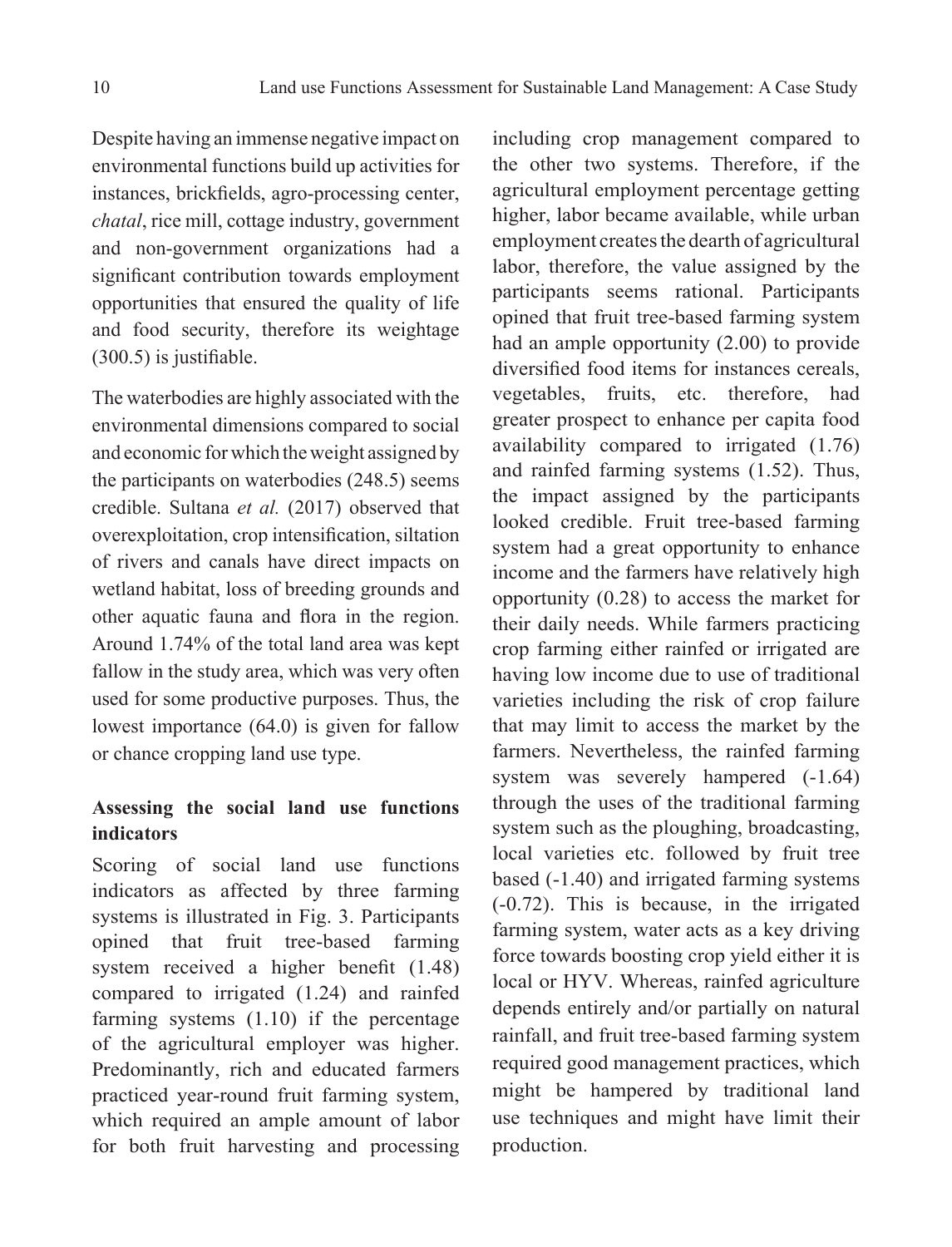# **Assessing the economic/production land use functions indicators**

Scoring of economic land use functions indicators as affected by three farming system has been shown in Fig. 3. Fruit treebased farming system was presumed to have the higher positive impacts (2.34) on annual average income from production due to the scope of growing diversified crops including fruits trees. This farming system gave higher value for having exporting potential of fruits and income generation compared to that obtained from irrigated (1.74) and rainfed farming systems (1.30). Establishment of several fruit industries and good transportation facilities played a promising role in exporting agricultural commodity and the socioeconomic improvement of the area, which persuaded the participants to give higher positive impact on fruit farming system (2.25 and 2.36) regarding processing center as well as road density and quality as compared to

irrigated (2.20 and 1.84) and rainfed land use systems (1.14 and 1.22), respectively.

# **Assessing the environmental land use functions indicators**

Scoring of environmental land use functions indicators as affected by three farming systems is presented in Fig. 3. Participants opined that fruit tree-based farming system had a moderate positive impact (1.24) on soil fertility indicator followed by the irrigated farming system (0.74), while the rainfed system had a negative impact (-0.94) on it. Continual foliage addition from the fruit tree-based system added organic matter to the topsoil, which may have enhanced the microbial activity of the soil and, therefore, might improve the soil fertility status as observed by Miah *et al.* (2017). The irrigated farming system had an extreme negative impact (-2.74) on groundwater indicator as



**Fig. 3. Indicators for scoring of social, economic and environmental land use functions as affected by three farming system.**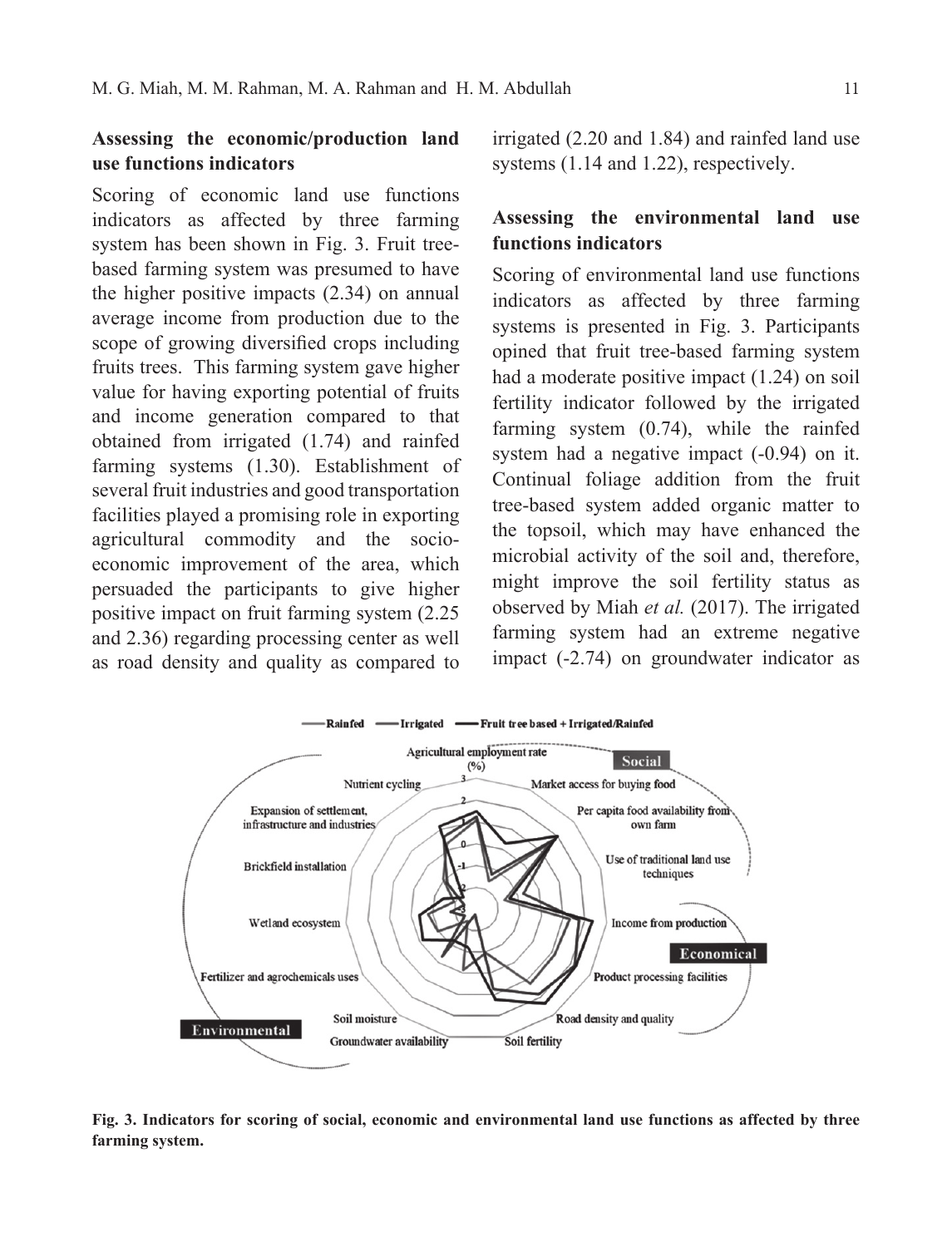compared to other two farming systems due to over-extraction of groundwater and lack of opportunity to groundwater replenishment. In contrast, participants opined that irrigated farming system had lower negative impact on soil moisture (-0.32) indicator due to the scope of applying irrigation water. Whereas, higher negative impact regarding soil moisture (-2.32) was found in the rainfed farming system because of arbitrary rainfall pattern and moderate impact (-1.24) was found in the tree-based farming system due to the preservation of soil moisture by the foliage cover. The irrigated farming system has a high negative impact (-2.40) because of extensive application of agrochemicals in irrigated crop field to improve crop production as compared to rainfed (-0.97) and fruit tree-based farming systems  $(-0.16)$ . Similarly, higher negative impact (-1.83) on wetland ecosystem indicator has been found in irrigated farming system followed by rainfed (-0.78) and fruit tree-based farming systems (-0.37). Runoff of applied agrochemicals in the irrigated farming system used to mix into the soil and water that caused environmental pollution, land fertility loss, water quality degradation, fish mortality, and loss of biodiversity (Sultana *et al.,* 2017). Thus, the impact consigned by the participants on irrigated farming regarding wetland ecosystem seems logical. The irrigated farming system was affected severely (-2.41) due to brickfield installation in the crop field as compared to rainfed (-1.92) and fruit tree-based farming systems  $(-1.44)$ . Predominantly medium highland where people practiced irrigated farming were chosen for brickfield installation and bricks were made by collecting the fertile top-soil from a depth of about 1 to 2 m from the agricultural low land where farmers can

grow two or three crops in a year. Moreover, "brick kiln black emission" hampers mango pollination process notably (Saha and Hosain, 2017). Participants opined that fruit tree-based farming system was affected negatively (-2.20) due to infrastructure development as compared to irrigated (-1.20) and rainfed farming (-0.95). People usually prefer high land near the roadside for construction work, where most of the fruit-based farming systems were developed. In contrast, the fruit-based farming system had a higher positive contribution (1.15) on nutrient cycling compared to irrigated (0.65) and rainfed farming systems (0.30). Fruit tree-based farming system offers a close and efficient nutrient cycling system. Plants take up nutrients from the soil and use them for metabolic processes. In turn, plants return nutrients to the soil either naturally as litterfall or deliberately as pruning or through root senescence. These plant parts are decomposed by soil microorganisms, releasing the nutrients bound in them into the soil. The nutrients then become available for plant uptake once again (Rahman *et al.,* 2018). Therefore, the impact given by the participants regarding nutrient cycling seems pragmatic.

### **Evaluation of three land use systems**

The evaluation result of social functions (Wsoc) showed that rainfed farming system did not provide all LUFs properly (0.03), while irrigated framing system  $(5.65)$  and fruit tree (9.95) covered most of the LUFs (Table 4). Higher negative impact of limited access to the market for buying food, and use of traditional land used techniques were responsible for failure to provide LUFs properly by rainfed farming. Economic LUFs evaluation result (Weco) indicated that fruit-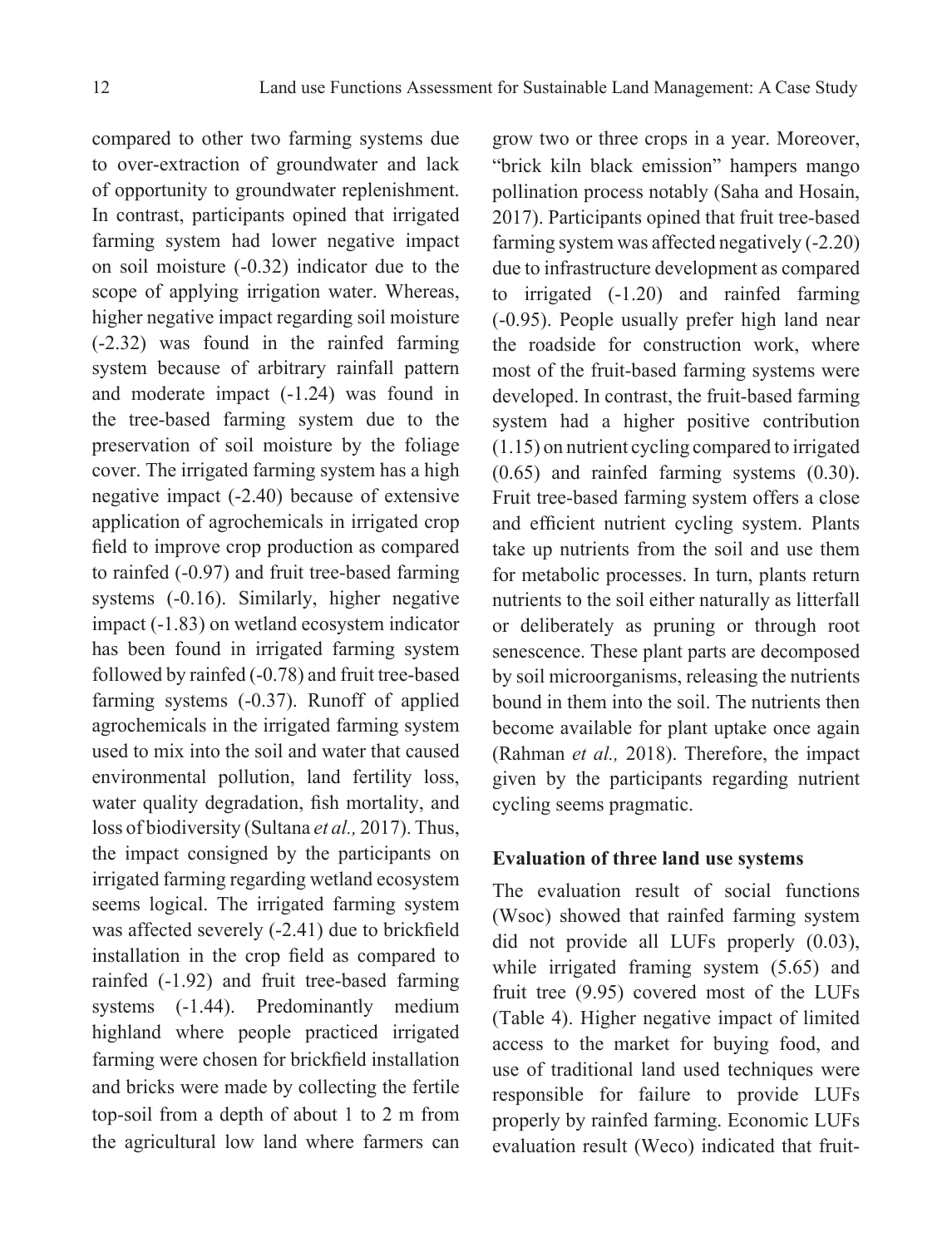based farming system provided the higher economic LUFs (26.87) compared to irrigated (22.11) and rainfed farming systems (14.23). Higher positive impact of annual income due to diversified outputs including total yield, exporting opportunities were mostly responsible for this phenomena. As similar to the economic LUFs evaluation result, the fruit-based farming system also provided the higher environmental LUFs (Wenv) (-5.91) compared to irrigated (-14.91) and rainfed farming systems (-11.48). Fruit tree-based farming systems had a moderate higher impact on soil fertility by adding leaf litter, which might have accelerated close and efficient nutrient cycling system and, thereby, augmented soil fertility status. Moreover, litterfall also creates forest floor over the soil surface that helps to conserve soil moisture (Rahman *et al.,* 2018). All of these functions of fruit tree-based farming systems might be responsible for providing more environmental LUFs compared to irrigated and rainfed farming systems.

### **Conclusion**

Participatory rural appraisal method was followed to assess the value of LUFs in Godagari upazila of Rajshahi district. The policymakers and/or experts noticed that environmental LUTs perceived higher preference at present due to over-exploitation of natural resources for producing more food for growing population. Weighting results of LUFs implied that agricultural land use gained the highest overall capacity per unit area on LUFs in comparison to other land use categories. Nevertheless, impact assessment of three land use systems on LUFs was in the order of fruit tree based-farming>irrigated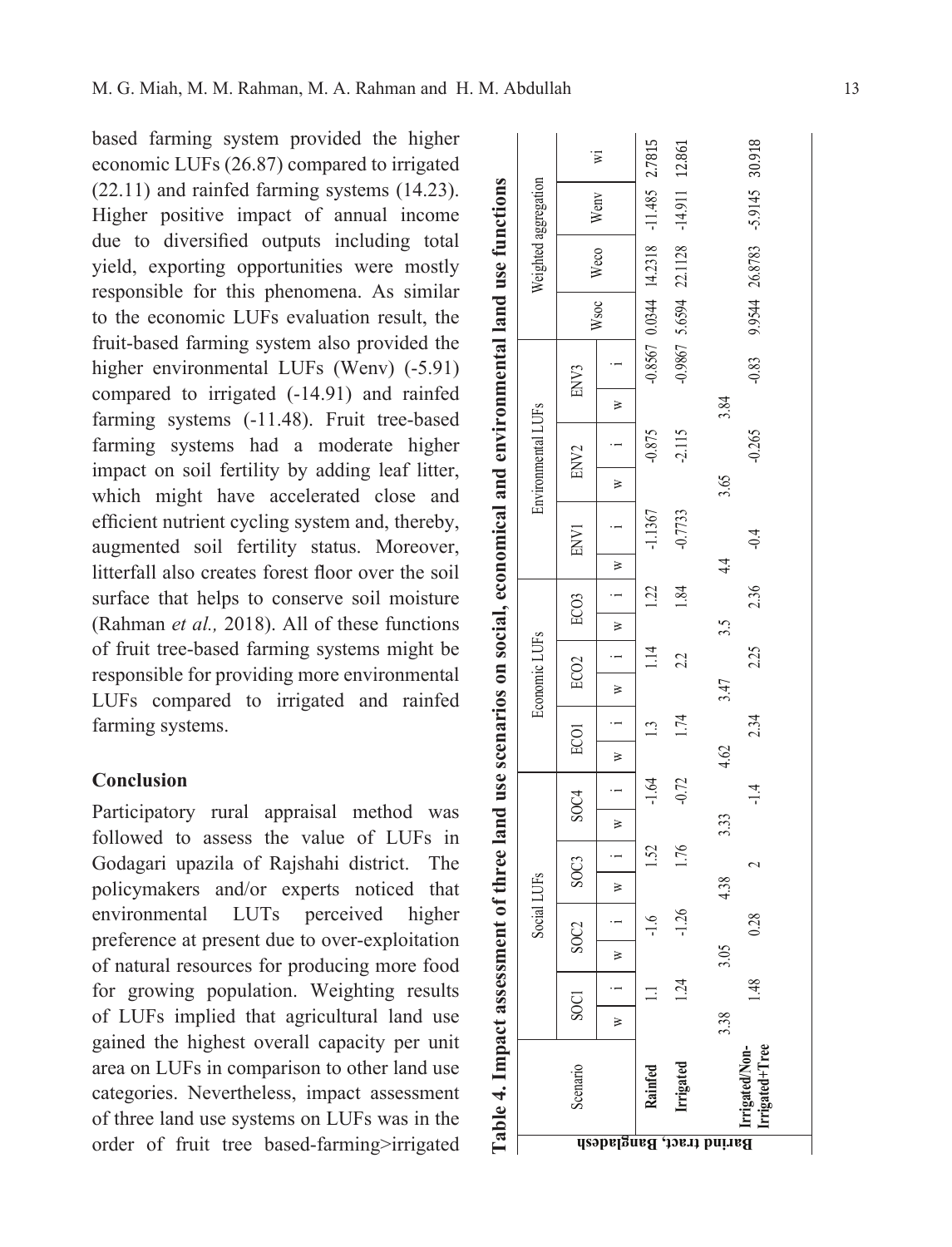farming>rainfed farming, which confers that fruit tree-based farming system had less impact on the environment and diversified year-round income facility. Despite the LUFs assessment method is based on qualitative knowledge and information; it is able to expose the key drivers that are interlinked to the land use and LUFs in economic, social, and environmental dimensions. The results indicate a new era for the improvement of future land use decisions at both local and national levels.

## **Acknowledgement**

The authors acknowledge the financial support of Asia-Pacific Network for Global Change Research (APN) for funding of this research work. The authors are highly thankful to the team leader of "Assessing Land Use Functions for Sustainable Land Management in Asian Countries" project, Prof. Dr. Lin Zhen, Institute of Geographic Science and Natural Resources Research, Chinese Academy of Sciences, China for her technical assistantship.

#### **References**

- Abdullah, H. M. and M. M. Rahman. 2015. Initiating rain water harvest technology for climate change induced drought resilient agriculture: Scopes and challenges in Bangladesh. *J. Agric. Environ. Int. Dev*. 109: 189-208.
- Alauddin, M. and M. A. R. Sarker. 2014. Climate change and farm-level adaptation decisions and strategies in drought-prone and groundwater-depleted areas of Bangladesh: An empirical investigation. *Ecol. Econ*. 106: 204-213.
- Amin, M. R., J. Zhang and M. Yang. 2015. Effects of climate change on the yield and cropping area of major food crops: A case of Bangladesh. *Sustainability.* 7: 898-915.
- Bach, P. M., S. Staalesen, D. T. McCarthy and A. Deletic. 2015. Revisiting land use classification and spatial aggregation for modelling integrated urban water systems. *Landsc. Urban. Plan*. 143: 43-55.
- Barnaud, C., C. Le Page, P. Dumrongrojwatthana and G. Trébuil. 2013. Spatial representations are not neutral: Lessons from a participatory agent-based modelling process in a landuse conflict. *Environ. Model. Softw*. 45: 150-159.
- Brown, I. and M. Castellazzi. 2014. Scenario analysis for regional decision-making on sustainable multifunctional land uses. *Reg. Environ. Change.* 14(4): 1357-1371.
- Chao, W. and Z. Lin. 2017. A comparative assessment of land use functions based on perceptions of policy makers and local farmers in Guyuan, western China. *J. Resour. Ecol.* 8(3): 232-241.
- Dey, N. C., R. Saha, M. Parvez, S. K. Bala, A. S. Islam, J. K. Paul and M. Hossain. 2017. Sustainability of groundwater use for irrigation of dry-season crops in northwest Bangladesh. *Groundwater Sus. Develop.* 4: 66-77.
- Gutzler, C., K. Helming, D. Balla, R. Dannowski, D. Deumlich, M. Glemnitz, A. Knierim, W. Mirschel, C. Nendel, C. Paul and S. Sieber. 2015. Agricultural land use changes–a scenario-based sustainability impact assessment for Brandenburg, Germany. *Ecol. Indic.* 48: 505-517.
- GOB (Government of Bangladesh) and UNDP (United Nations Development Program). 2009. The probable impacts of climate change on poverty and economic growth and options of coping with adverse effects of climate change in Bangladesh. Policy Study, Dhaka.
- Hasan, M. N., M. S. Hossain, M. A. Bari and M. R. Islam. 2013. Agricultural land availability in Bangladesh. SRDI, Dhaka, Bangladesh, 42 P.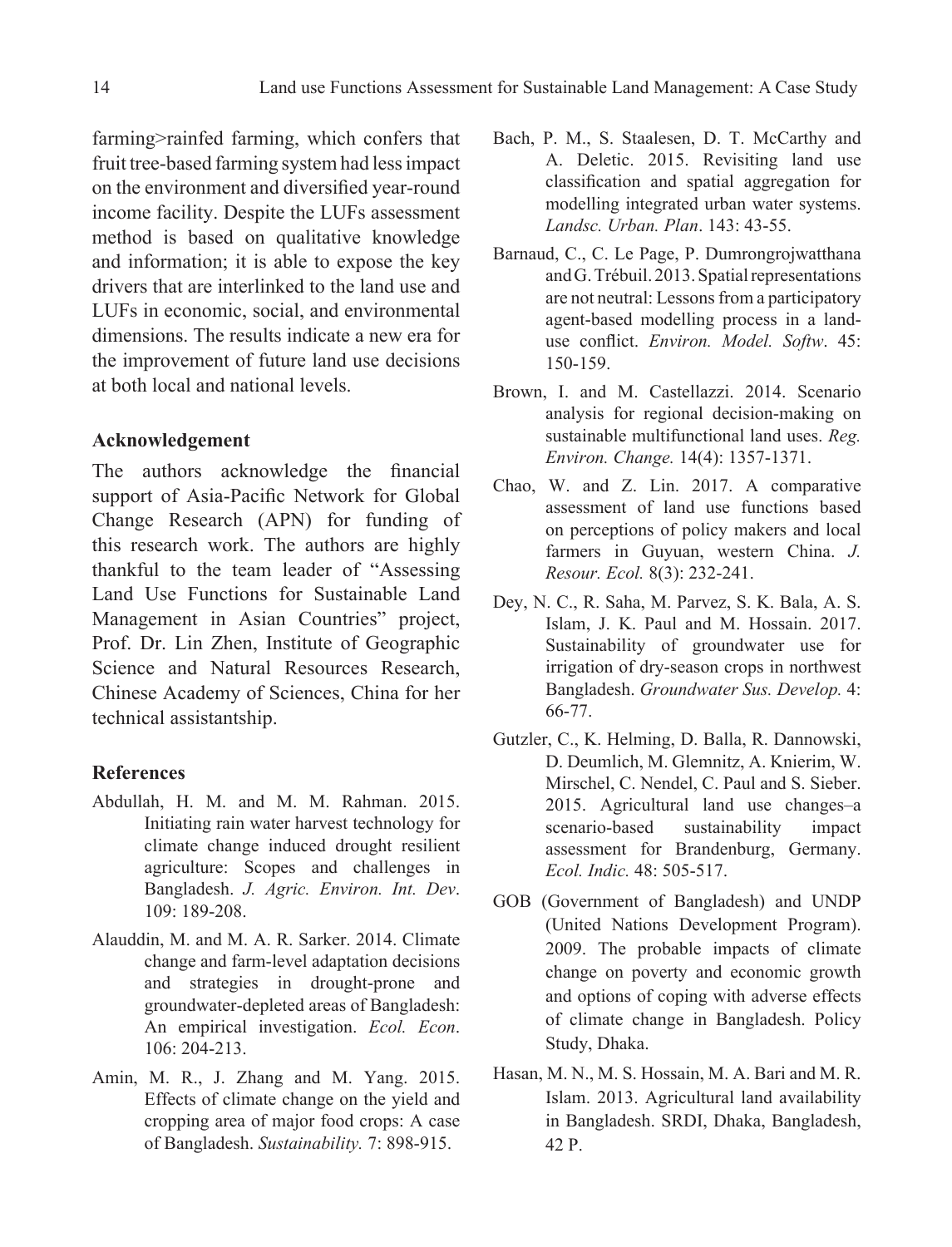- Hassan, S. and S. Mahmud-ul-islam. 2013. Drought vulnerability assessment in the high Barind Tract of Bangladesh using MODIS NDVI and land surface temperature (LST) imageries. *Inter. J. Sci. Res.* 26: 2319-7064.
- Helming K, K. Diehl, H. Bach, O. Dilly, B. König, T. Kuhlman, M. Pérez-Soba, S. Sieber, P. Tabbush, K. Tscherning, D. Wascher and H. Wiggering. 2011. Exante impact assessment of policies affecting land use, part A: analytical framework. *Ecol. Soc.* 16(1): 27.
- Khan, M. S. 2011. Strategies for arresting land degradation in Bangladesh. Strategies for arresting land degradation in South Asian Countries, Dhaka. SAARC Agriculture Center.
- Miah, M. G. and M. J. Hussain. 2010. Homestead agroforestry: a potential resource in Bangladesh. In Sociology, Organic farming, climate change and soil science. Springer, Dordrecht. Pp. 437-463.
- Miah, M. G., M. M. Islam, M. A. Rahman, T. Ahamed, M. R. Islam and S. Jose. 2017. Transformation of jackfruit (*Artocarpus heterophyllus* Lam.) orchard into multistory agroforestry increases system productivity. *Agrofor. Sys.* 92: 1687-1697.
- MoA. 2013. Bangladesh agriculture at a glance. Ministry of Agriculture, Government of the People's Republic of Bangladesh, (http:// www.moa.gov.bd/statistics/bag.htm, accessed on 22 August 2013).
- Perez-Soba M, S. Petit, L. Jones, N. Bertrand, V. Briquel, L. Omodei-Zorini, C. Contini, K. Helming, J. Farrington, M. Mossello, D. Wascher, F. Kienast and R. Groot. 2008. Land use functions-a multifunctionality approach to assess the impact of land use changes on land use sustainability. Springer, Berlin-Heidelberg, Germany. Pp. 375-404.
- Peng, J., Y. Liu, Z. Liu and Y. Yang. 2017. Mapping spatial non-stationarity of humannatural factors associated with agricultural

landscape multifunctionality in Beijing– Tianjin–Hebei region, China. *Agric. Ecosyst. Environ*. 246: 221-233.

- Peng, J., Z. Liu, Y. Liu, X. Hu and A. Wang. 2015. Multifunctionality assessment of urban agriculture in Beijing City, China. *Sci. Total Environ*. 537: 343-351.
- Rahman, M. M., M. A. Haque, S. A. I. Nihad, M. M. H. Akand and M. R. A. Howlader. 2016. Morpho-physiological response of *Acacia auriculiformis* as influenced by seawater induced salinity stress. *For. Syst.* 25: 71.
- Rahman, M. M., M. A. Rahman, M. G. Miah, S. R. Saha, M. A. Karim and M. G. Mostofa. 2017a. Mechanistic insight into salt tolerance of *Acacia auriculiformis*: the importance of ion selectivity, osmoprotection, tissue tolerance and Na+ exclusion. *Front. Plant Sci.* 8: 155.
- Rahman, M. A., M. Tani, K. Asahiro and S. A. Ullah. 2017b. Species Composition, Diversity and Productivity of Homesteads in Southeastern Bangladesh. *Small-scale Fores.* 16(3): 295-309.
- Rahman, S. 2010. Six decades of agricultural land use change in Bangladesh: Effects on crop diversity, productivity, food availability and the environment, 1948–2006*. Singapore J. Trop. Geogra.* 31: 245-269.
- Rahaman, M. A., A. Rahman, M .G. Miah, M. A. Hoque and M. M. Rahman. 2018. Productivity and Profitability of Jackfruit-Eggplant Agroforestry System in the Terrace Ecosystem of Bangladesh. *Turkish J. Agriculture-Food Sci. Technol.* 6(2): 124-129.
- Saha, N. and M. R. Zaman. 2013. Evaluation of possible health risks of heavy metals by consumption of foodstuffs available in the central market of Rajshahi City, Bangladesh. *Environ. Monitoring Assess.*  185(5): 3867-3878.